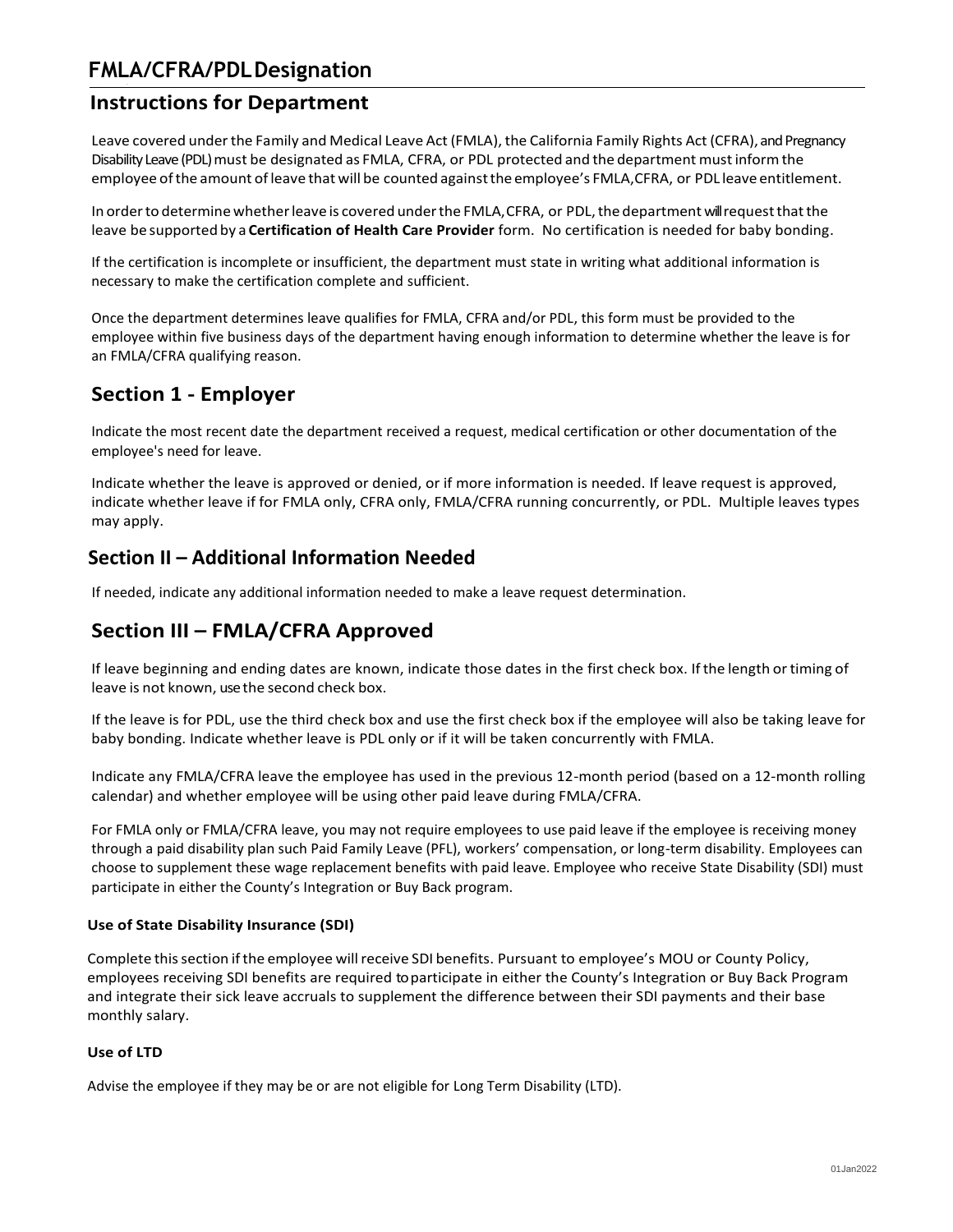### **Continued Health Benefits**

Employees are entitled to continued health benefits during FMLA/CFRA for amaximum of 12 weeks (refer to employee's MOU or County Policy as some employees have a Leave entitlement of up to 18 weeks for FMLA). Under California law, employees on Pregnancy Disability Leave (PDL) will be allowed to continue to participate in group health coverage for up to a maximum of 4 months of PDL (if such insurance was provided before the leave was taken) on the same terms and conditions asif the employee had continued to work. If an employee paysfor any or all oftheir benefits, they must continue to do so while on FMLA/CFRA/PDL. The entitlements to County paid group health coverage during PDL and during FMLA/CFRA for baby bonding are two separate entitlements.

Provide the dates the continuation of benefits begins and ends, and the due date for payments. The grace period for health benefits payment is 30 days. If the employee does not have enough accruals to cover their premiums they must submit their premium payments to the benefit department directly if they wish to maintain coverage.

### **Return to Work**

The department will require a **Certification of Health Care Provider for Employee Return toWork** of the employee's ability to return to work if the absence is for the employee's own serious health condition. Thismedical certification addresses the employee's ability toperformthe essential functions ofthe employee'sjob. The department must provide the employee with a list ofthe essential functions ofthe employee'sjob, no laterthan with this designation notice. Attach the essential functions of the employee's job to the Designation Notice so the employee's health care provider can certify that the employee is able to perform the essential functions of his/ her job upon return to work.

Complete this section if you are requiring a release to return to work. Attach the essential functions of the employee's job if you want the health care provider to certify that the employee is able to perform the essential functions of his/her job upon return to work.

If the leave will run concurrently with Workers' Compensation (except for Labor Code 4850, fire & sheriff) coordinate with Risk Management in regards medical certifications and return to work dates. Workers' Compensation may run longer than the employees FMLA/CFRA entitlement, however, FMLA/CFRA will only be designated for 12 or 18 weeks.

### **Section IV - Additional Notes or Comments**

Add any additional notes or comments that are necessary or relate to this case.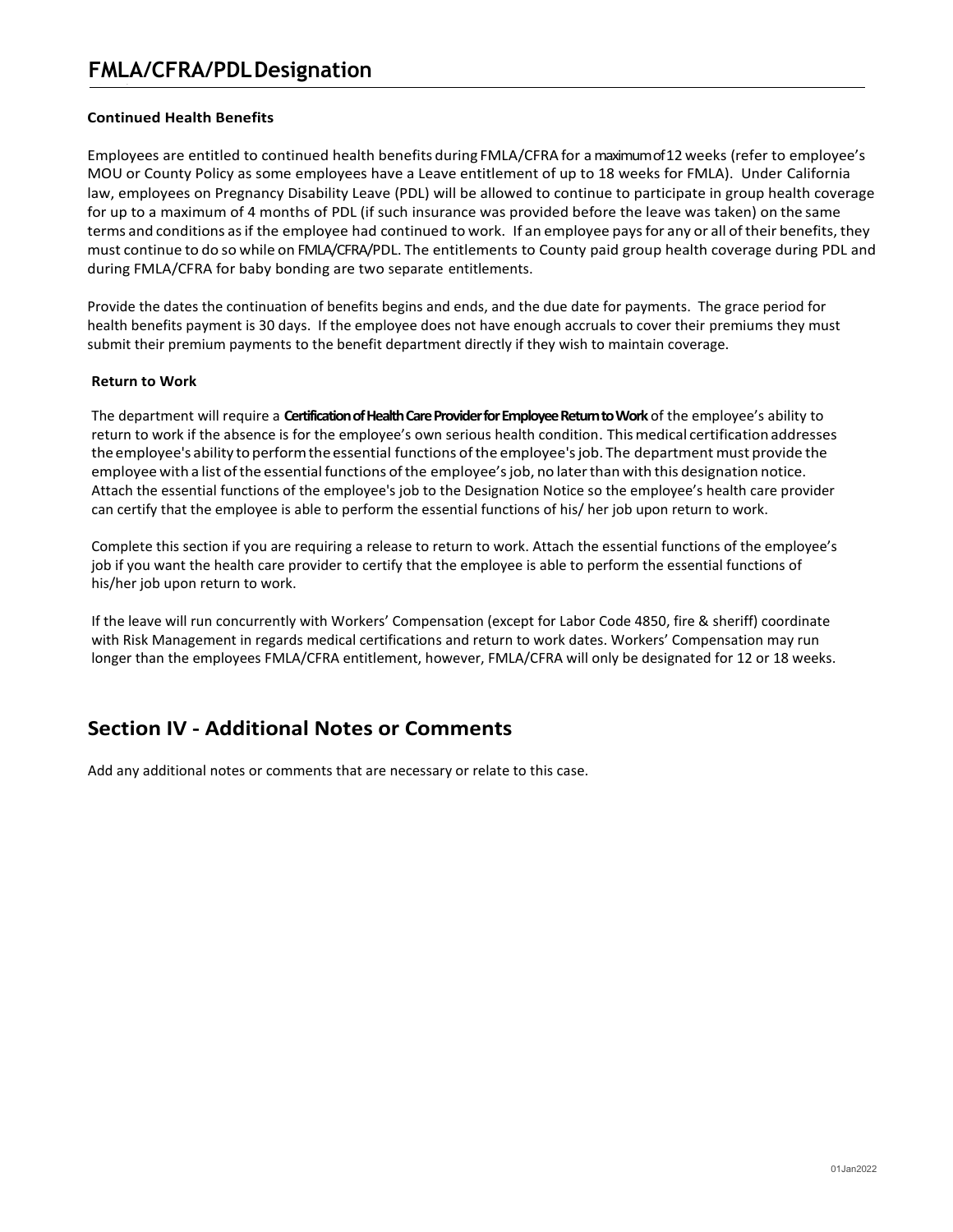



## **FMLA/CFRA/PDL Designation Notice**

| JLUIIUIVI – LIVIFLUI LN |                                                                                                                      |
|-------------------------|----------------------------------------------------------------------------------------------------------------------|
| Date:                   | EE#                                                                                                                  |
| To:                     | <b>From:</b> Executive Section 2008 and 2008 and 2008 and 2008 and 2008 and 2008 and 2008 and 2008 and 2008 and 2008 |
|                         |                                                                                                                      |
|                         |                                                                                                                      |
|                         |                                                                                                                      |
|                         |                                                                                                                      |

The County is responsible in all circumstances for designating leave as FMLA/CFRA qualifying and giving notice to the employee. Once an eligible employee communicates a need to take leave for an FMLA/CFRA qualifying reason, an employer may not delay designating such leave as FMLA/CFRA leave and neither the employee nor the County may decline FMLA/CFRA protection for that leave.

On \_\_\_\_\_\_\_\_\_\_\_\_\_\_\_\_\_\_\_\_ we received your most recent information to support your need for leave due to:

- $\Box$  The birth of a child, or placement of a child with you for adoption or foster care, and to bond with the newborn or newly placed child.
- $\Box$  Your own serious health condition.
- $\Box$  The serious health condition of your spouse, child, parent, domestic partner, grandparent, grandchild, sibling, or parent-in-law.
- $\Box$  A qualifying exigency arising out of the fact that your spouse, child, parent, or domestic partner is on covered active duty or has been notified of an impending call or order to covered active duty with the Armed Forces.
- $\Box$  Serious injury or illness of a covered servicemember where you are the servicemember's spouse, child, parent or next of kin (Military Caregiver Leave).

We have reviewed information related to your need for leave under the FMLA/CFRA along with any supporting documentation provided and decided that your request is: (Select as appropriate)

**Approved**. All leave taken for this reason will be designated as (Go to Section III for more information):

- $\Box$  FMLA Only
- $\Box$  CFRA Only
- $\Box$  FMLA/CFRA leave with FMLA and CFRA running concurrently
- $\Box$  PDL Leave

### **Not Approved** (Select as appropriate)

- $\Box$  The FMLA and/or CFRA doesn't apply to your leave request
- $\Box$  As of the date the leave is to start, you do not have any FMLA/CFRA leave available to use.
- Other:\_\_\_\_\_\_\_\_\_\_\_\_\_\_\_\_\_\_\_\_\_\_\_\_\_\_\_\_\_\_\_\_\_\_\_\_\_\_\_\_\_\_\_\_\_\_\_\_\_\_\_\_\_\_\_\_\_\_\_\_\_\_\_\_\_\_\_\_\_\_\_\_\_\_\_\_\_\_\_

 **Additional information** is needed to determine if your leave request qualifies as FMLA/CFRA leave. (Go to Section II for the specific information needed. If you FMLA/CFRA leave request is approved and no additional information is needed go to Section III.)

### **SECTION II – ADDITIONAL INFORMATION NEEDED**

We need additional information to determine whether your leave request qualifies under the FMLA. Once we obtain the additional information requested, we will inform you within 5 business days if your leave will or will not be designated as FMLA and/or CFRA leave and count towards the amount of FMLA and/or CFRA leave you have available. Failure to provide the additional information as requested may result in a denial of your FMLA/CFRA LEAVE request.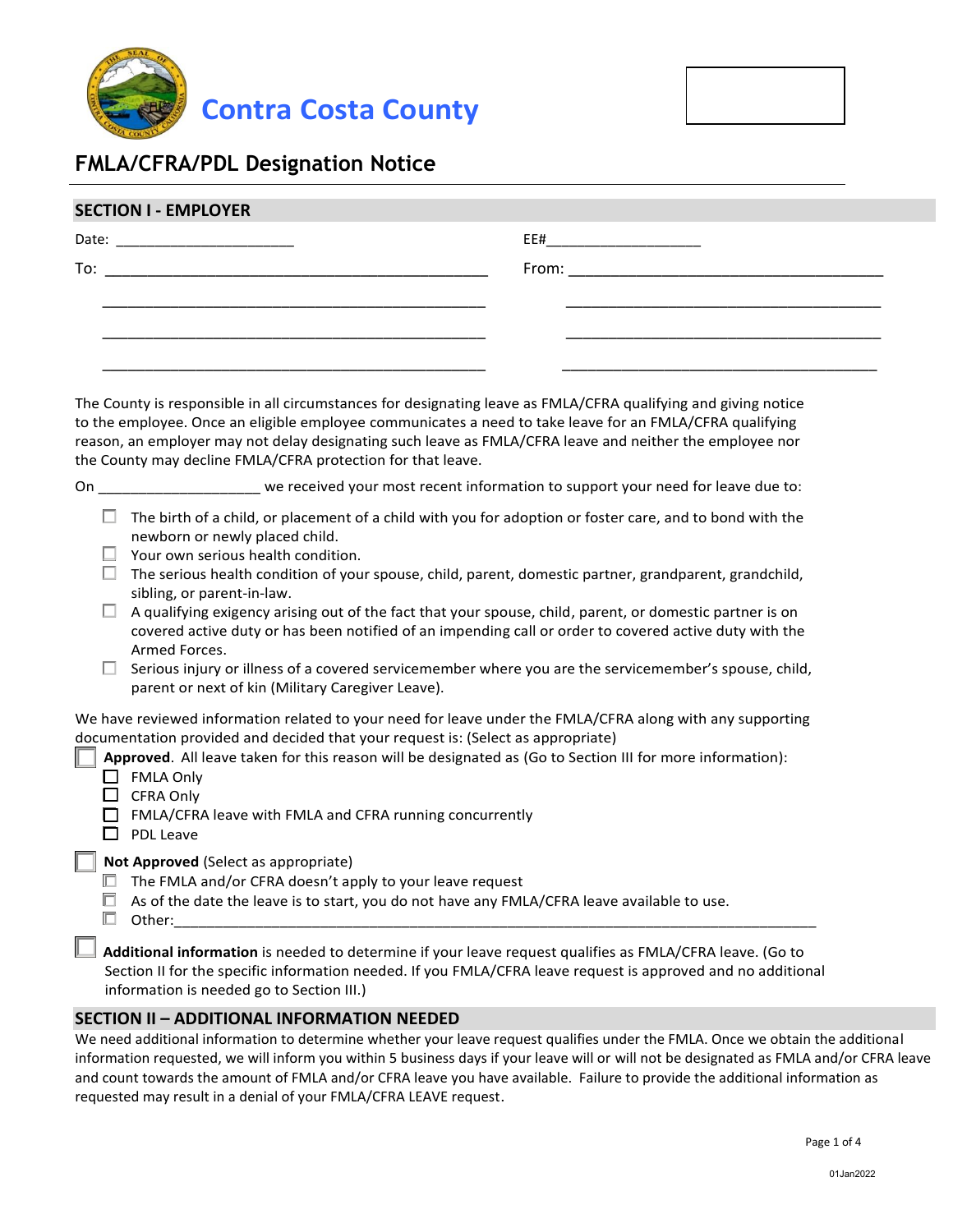### **FMLA/CFRA/PDLDesignation** <u>Notice</u>

#### **Incomplete or Insufficient Certification**

The certification you have provided is incomplete and/or insufficient to determine whether the FMLA and/or CFRA applies to your leave request. (Select as applicable)

- $\Box$  The certification provided is incomplete and we are unable to determine whether the FMLA and/or CFRA applies to your leave request. "Incomplete" means one or more of the applicable entries on the certification have not been complete.
- $\Box$  The certification provided is insufficient to determine whether the FMLA and/or CFRA applies to your leave request. "Insufficient" means the information provided is vague, unclear, ambiguous or non-responsive.

**Specify the information needed to make the certification complete and/or sufficient:**

You must provide the request information no later than (provide at least seven calendar days)

unless it is not practicable under the particular circumstances despite your diligent good faith efforts, or your leave may be denied. **Second and Third Opinions**

The County is exercising its right to have you obtain a  $\Box$  second or  $\Box$  third opinion medical certification at the County's expense, and will provide further details at a later time. *Note: the employee or the employee's family member may be requested to authorize the health care provider to release information pertaining only to the serious health condition at issues.*

### **SECTION III– FMLA/CFRA LEAVE APPROVED**

As explained in Section I, your FMLA/CFRA leave request is approved. All leave taken for this reason will be designated as FMLA and/or CFRA leave and will count against the amount of FMLA and/or CFRA leave you have available to use in the applicable 12 month period. The FMLA/CFRA requires that you notify us as soon as practicable if the dates of scheduled leave change, are extended or were initially unknown. Based on the information you have provided to date, we are providing the following information about the amount of time that will be counted against the total amount of FMLA/CFRA leave you have available to use in the applicable 12-month period: (*Select as appropriate*)

| <b>Leave will be taken:</b> $\Box$ Continuously $\Box$ Intermittently $\Box$ Both                                               |
|---------------------------------------------------------------------------------------------------------------------------------|
| Provided that there is no deviation from your anticipated FMLA/CFRA leave schedule, the following number of weeks, days, or     |
| hours will be counted against your continuous leave entitlement: FMLA<br><b>CFRA</b>                                            |
|                                                                                                                                 |
| Because the leave you will need will be unscheduled, it is not possible to provide the hours, days, or weeks that will be count |

at will be counted against your  $\Box$  FMLA  $\Box$  CFRA entitlement at this time. You have the right to request this information once in a 30-day period (if leave was taken in the 30-day period).

Your Intermittent Leave and/or appointments has been authorized for the following frequency/duration:

| <b>Ergaugncy</b>                  | timac nar | ۱٬۱۸۵ م                         | mnn |  |
|-----------------------------------|-----------|---------------------------------|-----|--|
| Start Date of Intermittent Leave: |           | End Date of Intermittent Leave: |     |  |

| Frequency:    | times per | week(s)            | month(s) |
|---------------|-----------|--------------------|----------|
| Duration:     | hours or  | day(s) per episode |          |
| Appointments: |           |                    |          |

Your PDL is based on the certification provided by your physician. The leave may be modified as your changing medical condition dictates. Your anticipated scheduled time to be counted against your PDL only or PDL/FMLA leave entitlement and will begin on: \_\_\_\_\_\_\_\_\_\_\_\_\_\_\_\_\_\_\_\_\_\_\_ and end on: \_\_\_\_\_\_

#### **Previous Leave Taken**

|       |              |           | According to our records (which may not reflect adjustments), you have previously utilized             |             |          | hours of FMLA |
|-------|--------------|-----------|--------------------------------------------------------------------------------------------------------|-------------|----------|---------------|
| &     |              |           | hours of CFRA during the current rolling 12-month period, and thus your estimated available balance is |             |          |               |
| FMLA: | weeks ______ | davs ____ | hours and CFRA: _______                                                                                | weeks______ | davs____ | hours.        |

### **Please be advised** (check if applicable): Available FMLA balance in days

- Some or all of your FMLA/CFRA/PDL leave will not be paid. Any unpaid FMLA/CFRA leave taken will be designated as FMLA/CFRA leave and counted against the amount of FMLA/CFRA leave you have available to use in the applicable 12-month period. If applicable, any unpaid PDL time taken will be counted against your PDL entitlement.
- You have requested to use some or all of your available paid leave (e.g., sick, vacation, other) during your FMLA/CFRA/PDL leave. Any paid leave taken for this reason will count against your FMLA/CFRA leave entitlement to use in the applicable 12-month period and, if applicable, count against your PDL entitlement.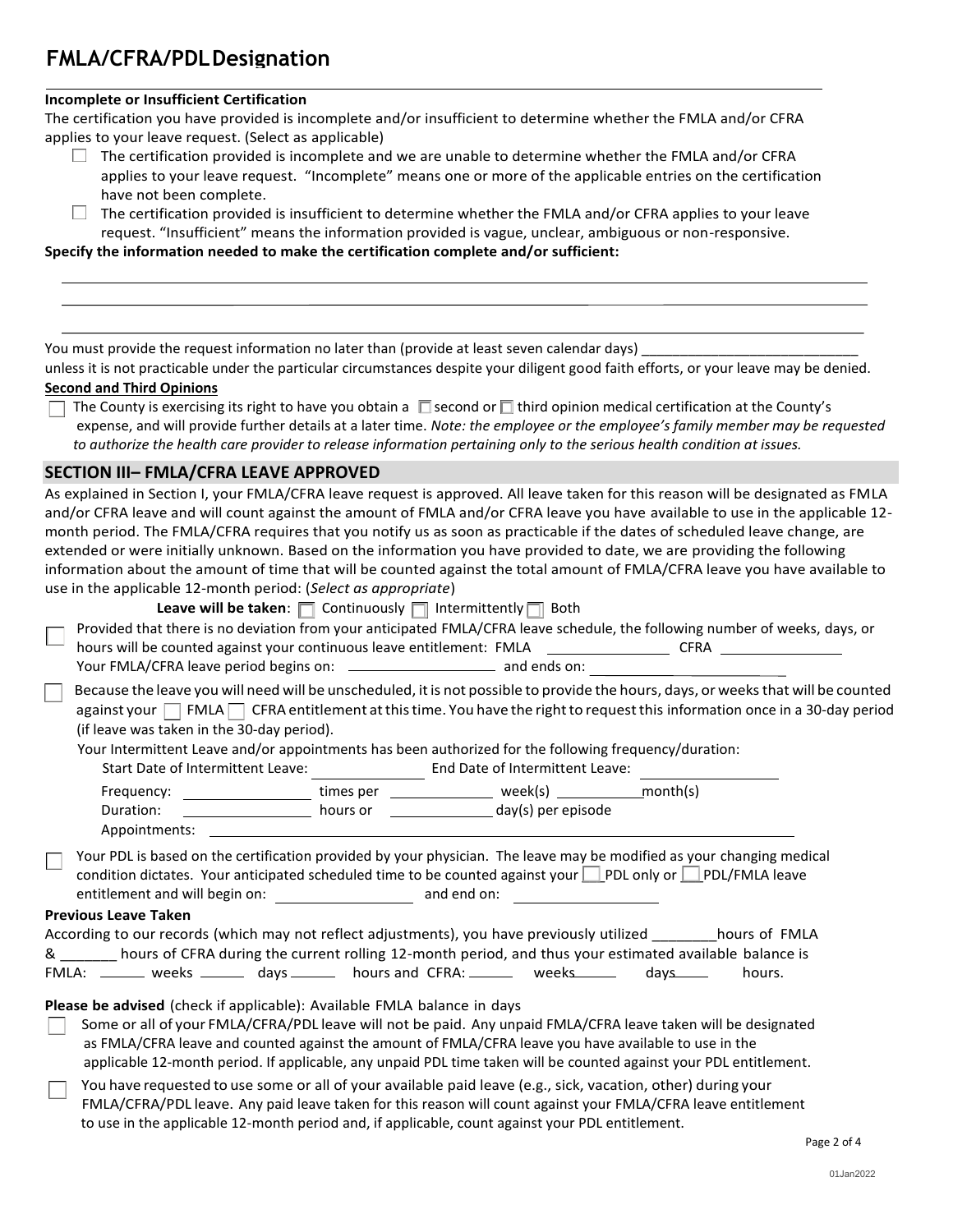### **FMLA/CFRA/PDLDesignation Notice**

You are required to use some or all of your available paid leave (e.g., sick, vacation, other) during your FMLA/CFRA leave. Any paid leave taken for this reason will also be designated as FMLA/CFRA leave and counted against the amount of FMLA/CFRA leave you have available to use in the applicable 12-month period.

You are required to use available sick leave accruals during your PDL leave. Any sick leave taken for this reason  $\Box$  will  $\Box$  will not count against your FMLA leave entitlement.

 Your FMLA and/or CFRA will run concurrently with your Workers' Compensation Designation. Leave approval and absences will be based on your Workers' Compensation Designation. Be advised your FMLA/CFRA entitlement of 112 weeks **18** weeks cannot be extended and may be exhausted before your Workers' Compensation Designation.

Other: (e.g., Short- or long-term disability, etc.) Any time take for this reason will also be designated as FMLA/CFRA leave you have available to use in the applicable 12-month period.

### **Use of State Disability Insurance (SDI)**

If you are eligible forstate disability insurance (SDI) you are required to integrate your sick leave accruals to supplement the difference between your SDI payment and your base monthly salary. Integration of SDI/sick leave accruals may not exceed your base monthly salary.

If you are eligible forstate disability insurance (SDI) you are required to participate in the County's Buy Back Program. Your SDI benefits and sick leave pay will be coordinated so that your SDI/sick leave accruals may not exceed your normal rate of pay.

For further information on SDI, contact your Department's Personnel Representative or the HR Benefits Department.

#### **Use of Long-Term Disability (LTD)**

You may be eligible for LTD. A 60-day waiting period would apply before benefits would be applied. Claims must be filed within 90 days of disability. Contact Benefits Department for more information.

You are not eligible for LTD.

### **Continued Health Benefits**

Under state and federal family and medical leave laws, you are eligible for continued health benefits during your FMLA/CFRA leave for a maximum of 12 weeks (under FMLA your benefits  $\Box$  do /  $\Box$  do not extend to 18 weeks). Under California law, employees on pregnancy disability leave will be allowed to participate in group health coverage for **up to** a maximum of 4 months of disability leave (ifsuch health benefits were provided before the leave wastaken) on the same terms asif you had continued to work.

Your continuation of health benefits will begin on (date leave begins). If you currently contribute to the payment of benefits, you must continue to do so while on leave. Your payment is due on or before the 10th of each month either through payroll deduction or by paying the County directly. If your payment is more than 30 days late, your benefits will cease and you will receive COBRA information. Please send the payment to:

Benefits Accounting - EBSU Contra Costa County 1025 Escobar Street, 2nd Floor Martinez, CA 94553

Your medical benefit coverage will end on \_\_\_\_\_\_\_\_\_\_\_\_\_\_\_\_\_\_\_\_\_\_\_\_\_\_ (date leave ends). You may be eligible for continued COBRA coverage if your absence continues beyond the FMLA/CFRA/PDL covered period.

If your FMLA leave is to care for an ill or injured servicemember, health benefits will continue for a maximum of 26 weeks, after which time you will be eligible for COBRA.

If you opted out of health benefits or health benefits were terminated during your protected leave time, you must contact the Benefits Department within 30 days of your return to work date to be restored to your previous coverage. Time beyond protected leave time or notifying the Benefits Department outside of the 30 days will result in waiting for the next open enrollment period to be reinstated.